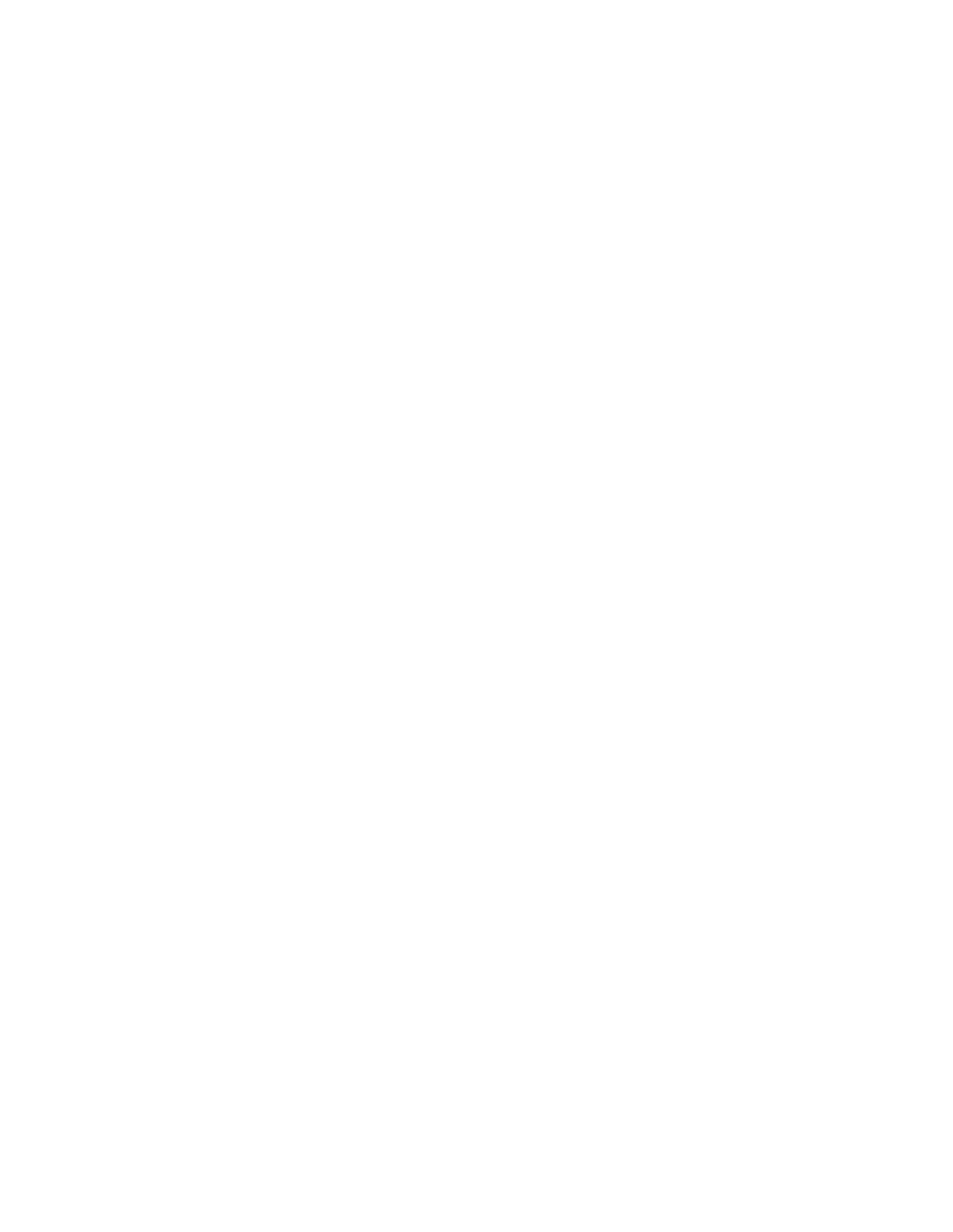## **Addressing youth mental health issues in BC's K–12 public schools: A BCTF submission**

*bctf.ca/BriefsAndPositionPapers.aspx*

The BC Teachers' Federation (BCTF) has taken an active role in addressing both youth and teacher mental health issues in recent years, and will continue to do so. The BCTF is a participant in the BC School-Based Mental Health Collaborative, has a web page<sup>1</sup> with resources to support teachers in understanding mental health issues, and recently (May 7, 2015) offered a webinar<sup>2</sup> with an expert panel on students' mental health.

#### **We offer six recommendations:**

**Our first recommendation deals with a proposal for reducing the incidences of mental health problems in children and youth.**

**Our second addresses the serious students' mental health issues our members are witnessing, and argues for better and more collaborative mental health services in schools.**

**Our third recommendation is that a commission comprised of stakeholders be established to initiate and co-ordinate province-wide mental health approaches and resource development in K-12 public schools.**

**The fourth recommendation is to provide a grant to the BC Teachers' Federation to support its Teaching to Diversity online resource.**

**The fifth recommendation is to improve front-line supports for mental health by increasing the numbers of school counsellors and other specialist teachers who deal with mental health issues in BC's public schools.**

**In the sixth and final recommendation, we urge this standing committee to address the mental health needs of youth who are often additionally marginalized in our society.**

 1 Students' Mental Health Resources,<http://www.bctf.ca/issues/resources.aspx?id=24017>

 $2$  Building better mental health in children and youth: A BCTF webinar, at

<http://webinarjam.net/webinar/go/replay/14271/38748b8a9b/accessok/>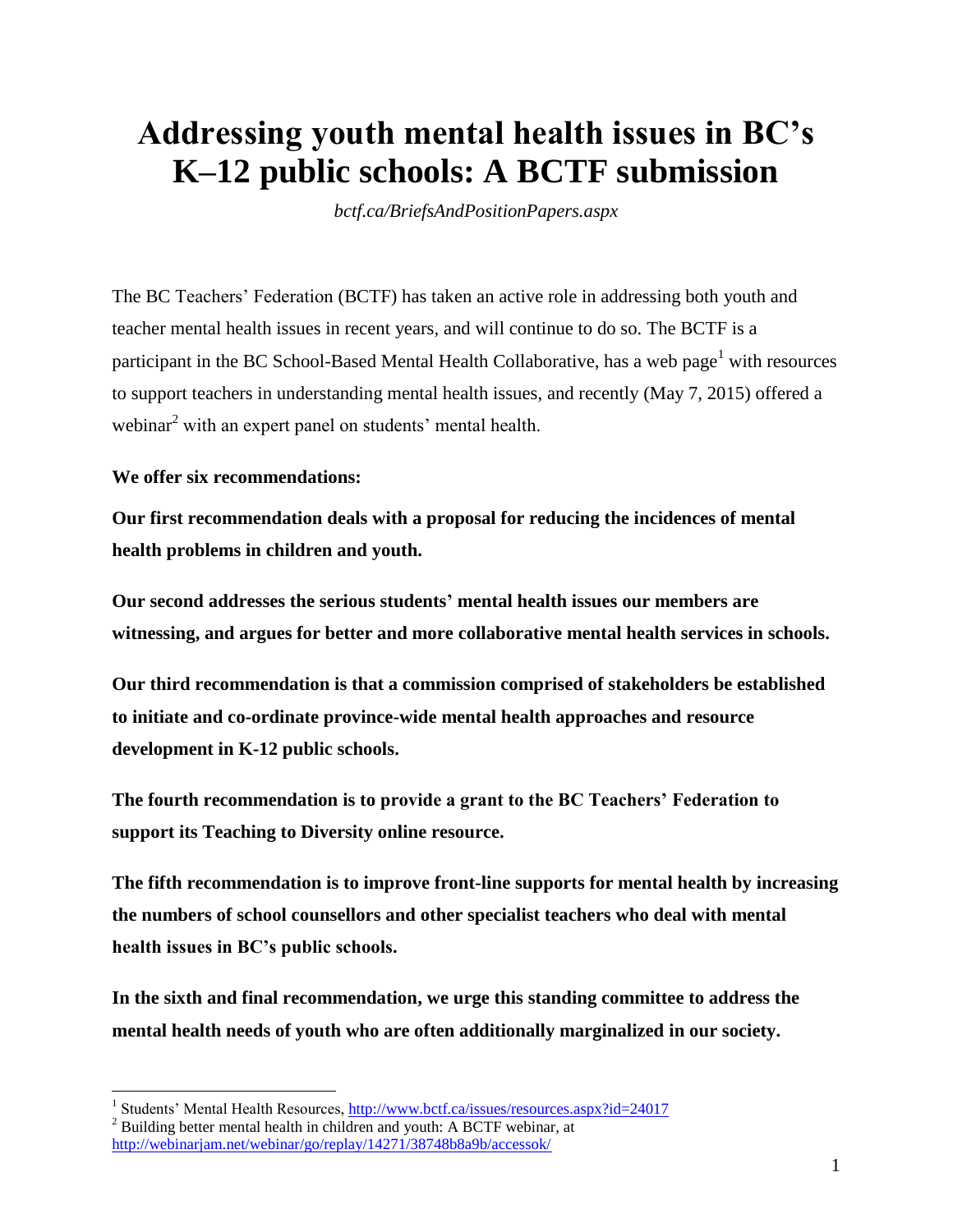The six recommendations to address mental health issues in children and youth are:

#### **1. Support efforts to build positive and pre-emptive approaches to the mental health of children and youth.**

The BCTF has worked with Directorate of Agencies for School Health BC (DASH BC) in the 2014–15 School Connectedness project. Projects from two school districts (Cariboo-Chilcotin and Okanagan-Skaha), as well as individual school projects from Coquitlam and Burnaby, will soon be posted on the Healthy Schools BC website.<sup>3</sup> As part of our submission, we also submit one video, from Okanagan-Skaha, which shows the dramatic difference when efforts are made to build and sustain school connectedness; it can be found online at [https://www.youtube.com/watch?v=FnNbN1p3Rwc&feature=youtu.be.](https://www.youtube.com/watch?v=FnNbN1p3Rwc&feature=youtu.be)

Research on school connectedness shows considerable benefits from ensuring all students feel part of a school community.

Research has found correlations between school connectedness and four academic outcomes: attendance, dropout rates, self-reported grades and perceived academic competence. When students feel supported by adults at school, they feel more motivated to engage in class, do their homework, and are more likely to value school. The BC Adolescent Health Surveys (2008 and 2013) confirmed that students who report higher school connectedness are more likely to expect to continue their education beyond high school.<sup>4</sup>

In addition to the academic benefits described above, mental health promotion and building connectedness reduce isolation and build participation in community. Investing in a range of pro-active and pre-emptive approaches reduces incidences and costs of mental illness. For a small investment now, the payoffs can be considerable.

The BCTF will ensure maximum dissemination of information about building positive approaches to supporting mental health through its web page, which offers mental health resources and links. It will also use its professional development networks to share

 $\overline{a}$ 

<sup>&</sup>lt;sup>3</sup> <http://www.healthyschoolsbc.ca/>

<sup>4</sup> [http://healthyschoolsbc.ca/media/21257/school\\_connectedness\\_evidence\\_summary\\_oct\\_2014.pdf](http://healthyschoolsbc.ca/media/21257/school_connectedness_evidence_summary_oct_2014.pdf)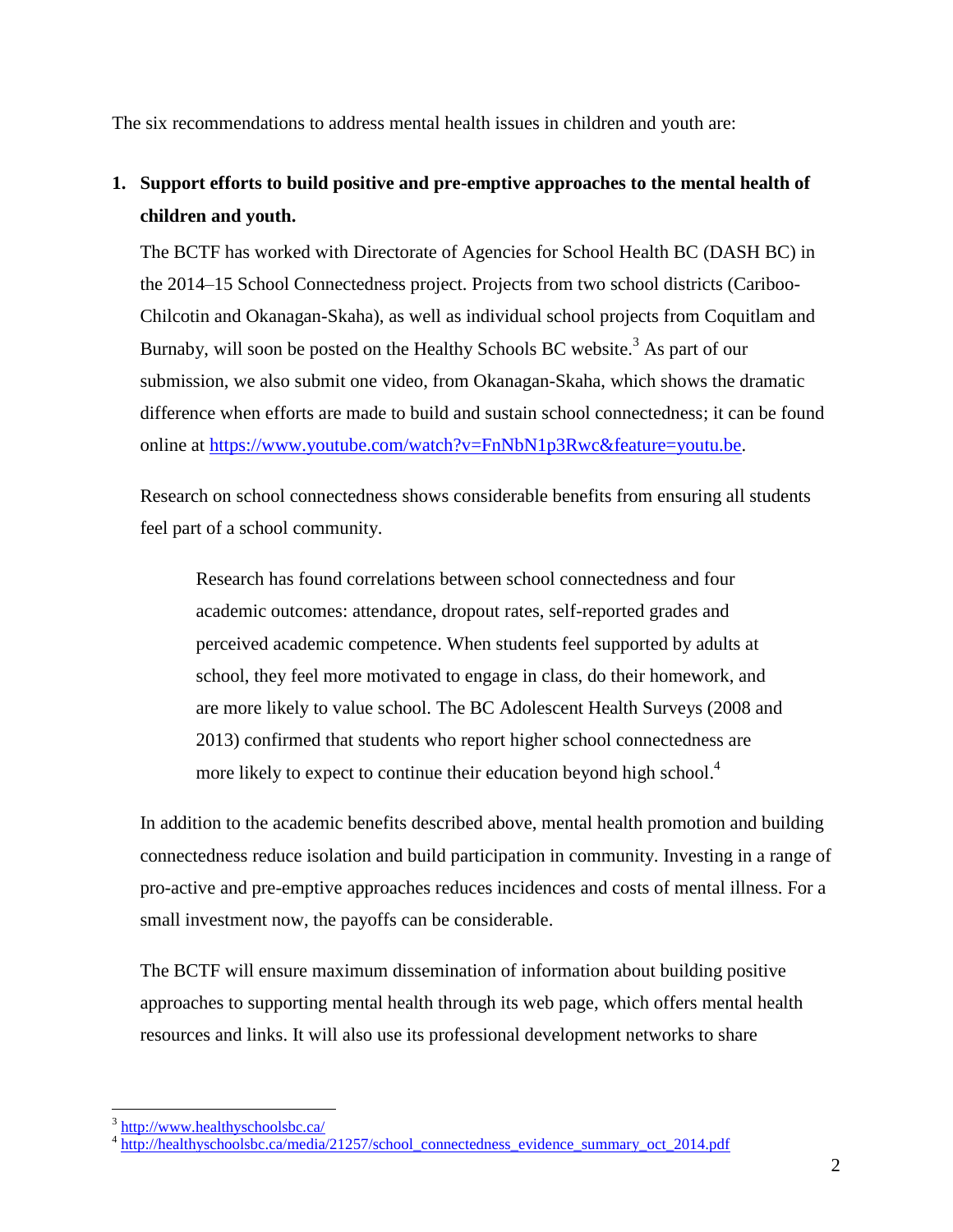information about accessing mental health professional development opportunities for teachers.

We recommend an expansion of the school connectedness project, possibly in conjunction with the McConnell Foundation, which is committing to spending \$6m in support of advancing well-being in schools,<sup>5</sup> and which is actively seeking partnerships for its approach. The ministries of Health and Education might also improve their levels of collaboration and increase their support for mental-health initiatives in BC's public schools. A co-ordinated, multi-ministry, non-profit, and union collaboration might expand the existing approach to building connectedness.

#### **2. Address the serious children/youth mental health issues by ensuring mental health services are accessible in schools.**

The BCTF believes there should be mental health strategies in all schools, but the level of support is inadequate. Some teachers have reported positive results when health professionals such as nurses have been available in schools, both to provide direct services to students and to advise teachers about approaches to supporting students' mental health. There are very few opportunities for psychiatrists to work in school settings, and we believe this should also be considered, perhaps in a pilot study in an area of proven need. Any provision which provides health-professional expertise in schools should not be at the expense of any current school staffing such as school counsellors.

Any increase in health professionals working in schools will result in increased collaboration between educators and health professionals. While this is needed, we feel it would also be useful to encourage reflection and discussion about how such collaboration works best and how it might evolve. This could be addressed by funding inquiry groups which bring educators and health professionals together to consider successes and issues in collaboration across sectors. The BCTF has considerable expertise in the creation and facilitation of inquiry and could, with funding, provide support for health/education inquiry groups.

 $\overline{a}$ 

<sup>&</sup>lt;sup>5</sup> [http://mcconnellfoundation.ca/assets/PDFs/Call%20for%20Expressions%20of%20Interest\\_WellAhead.pdf](http://mcconnellfoundation.ca/assets/PDFs/Call%20for%20Expressions%20of%20Interest_WellAhead.pdf)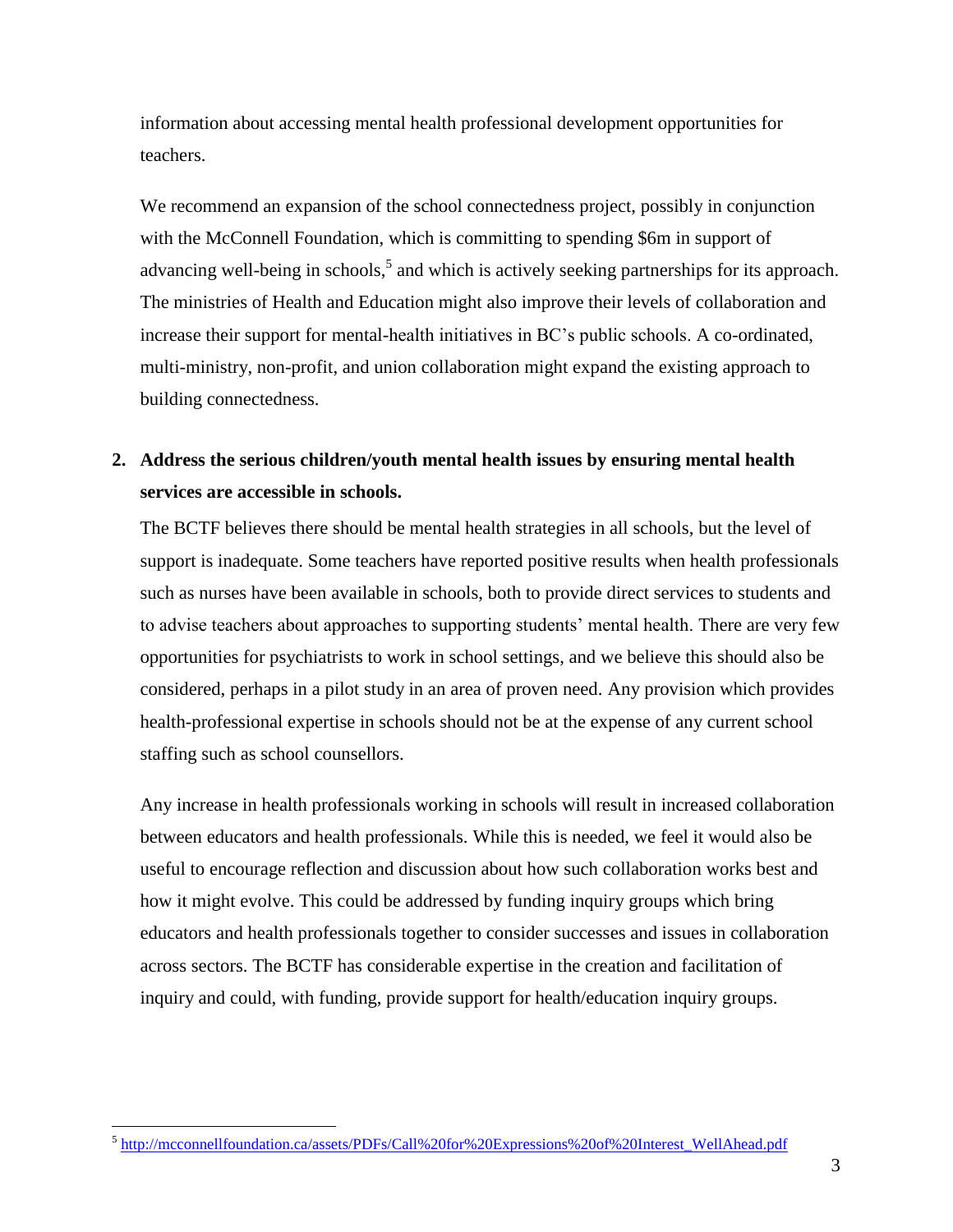#### **3. Establish a commission to initiate and co-ordinate province-wide mental health approaches and resource development in K-12 public schools.**

We believe that one of the best ways to further approach youth mental health issues and to develop system-wide supports and strategies would be the establishment of a commission to prioritize action steps and to involve stakeholders, including the BCTF, to initiate and coordinate province-wide mental health approaches and resource development in K-12 public schools. The BCTF would be happy to participate in discussions to establish the terms of reference for a commission. A broad base of partners and a collectively-developed frame of reference would enable cohesive collaborative actions to support children and youth mental health.

#### **4. Provide a grant to the BC Teachers' Federation to support its Teaching to Diversity online resource.**

The BCTF is well-positioned to expand and disseminate mental health resources to teachers and to support an expanded school connectedness approach if grant funding were made available from government. The BCTF already maintains an extensive online resource in the form of the *Teaching to Diversity* website, which can be found at [http://www.bctf.ca/TeachingtoDiversity/.](http://www.bctf.ca/TeachingtoDiversity/) Grants could also be used to build awareness and capacity through professional development, and to improve links between teachers and health professionals. Such health/education collaboration could prove a key factor in building better mental health services in schools, but it is important that education professionals and those working in the health sector have some opportunities to mutually understand systems and roles in order to maximize successful service delivery.

#### **5. Increase the number of school counsellors and other specialist support teachers to address students' mental health issues.**

Between the 2001–02 and 2013–14 school years, the number of school counsellors was reduced from 989.6 full-time equivalents (FTEs) to 858.3 FTEs, a reduction of 131.3 FTEs, or 13.3% fewer counsellors in schools. During the same period, special education teachers' numbers dropped from 4,051.5 FTEs to 3,236.8, a reduction of 814.7 FTEs, or 20.1%. Both school counsellors and special education teachers are dealing directly with those students who have mental health issues as part of their caseload. At the same time that BC has shed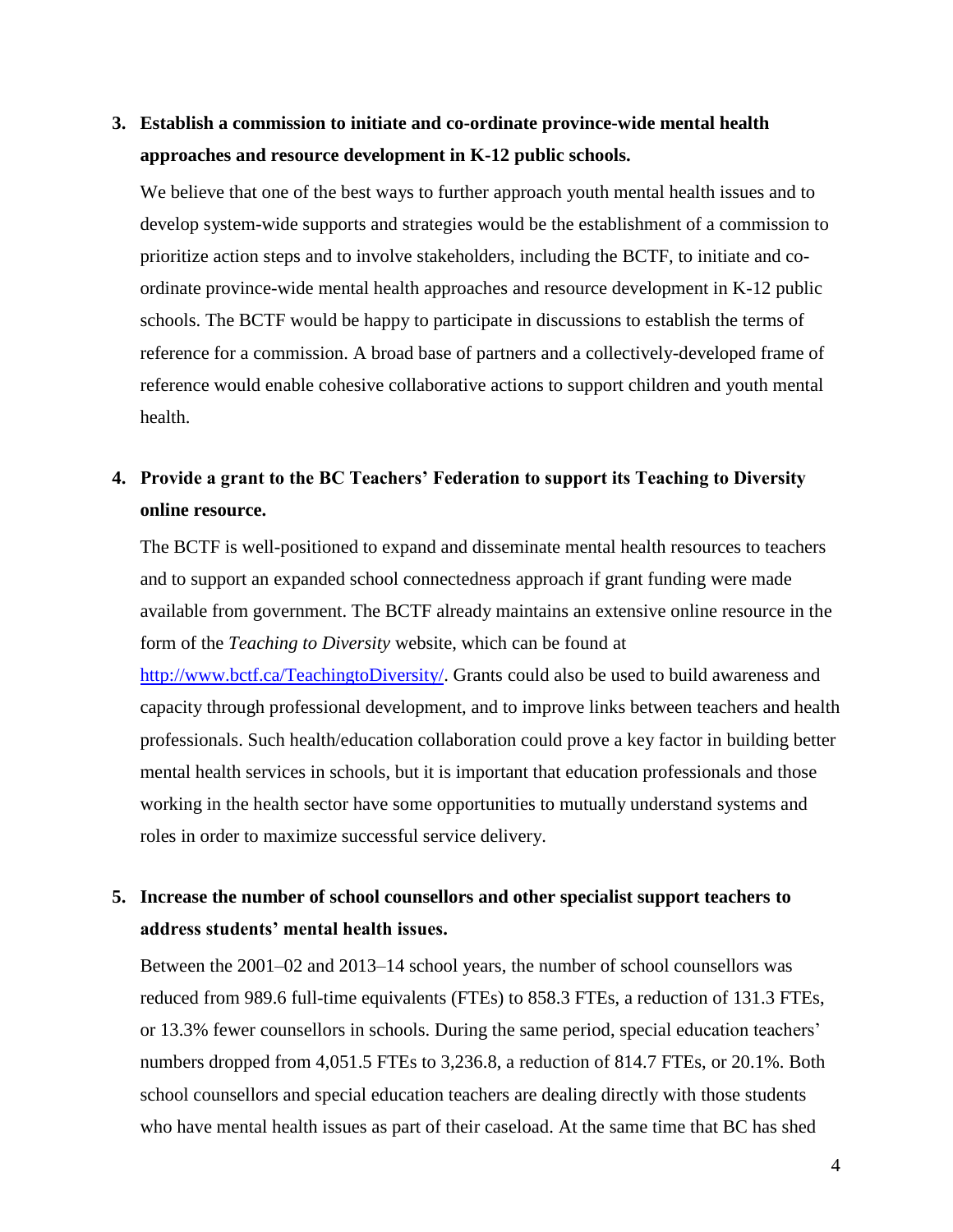school counsellors and special education teachers, there has been increased concern over issues like youth suicide, depression, anxiety, eating disorders, self-harm, and other mental health issues impacting students. In addition to the reduction in the number of school counsellors, their role in some secondary schools may now include some levels of administrative work such as scheduling and course selection.

We argue that school counsellors and special education teachers are best placed to support individual school efforts to address students' mental health, and with obvious and increasing student mental-health concerns, their numbers should be increased and their work more directly focused on both preventive and reactive approaches to supporting students and liaising with teachers and health professionals working in school sites.

With the introduction of new curriculum (including the new K–12 Physical and Health Education curriculum), and with the greater mental health needs being identified across BC, it is also important for the province to both fund and support the availability of in-service opportunities for teachers and other education staff who work with students so that they better understand the needs of students struggling with mental health. These opportunities should be available in all regions of the province. It is also important for principals, vice principals, and others in administrative roles in K–12 to be able to support school counsellors and classroom teachers in these efforts.

#### **6. Address the mental health needs of youth who are often additionally marginalized.**

We, and other K–12 education partner groups, are also increasingly concerned about the barriers and other challenges facing children-in-care and Aboriginal youth, and recognize that specific strategies may need to be developed to target these populations. There also is increased recognition that youth of colour, LGBTQ youth, and youth with disabilities may have quite different experiences in accessing support for mental health concerns—and that their experiences with discrimination or being marginalized may have an impact on their mental health.

We therefore propose a significant focus on increased efforts to address the mental health needs of all marginalized youth and would argue for a significant expansion of government resources to address these needs and to provide more-readily-accessible services to marginalized youth.